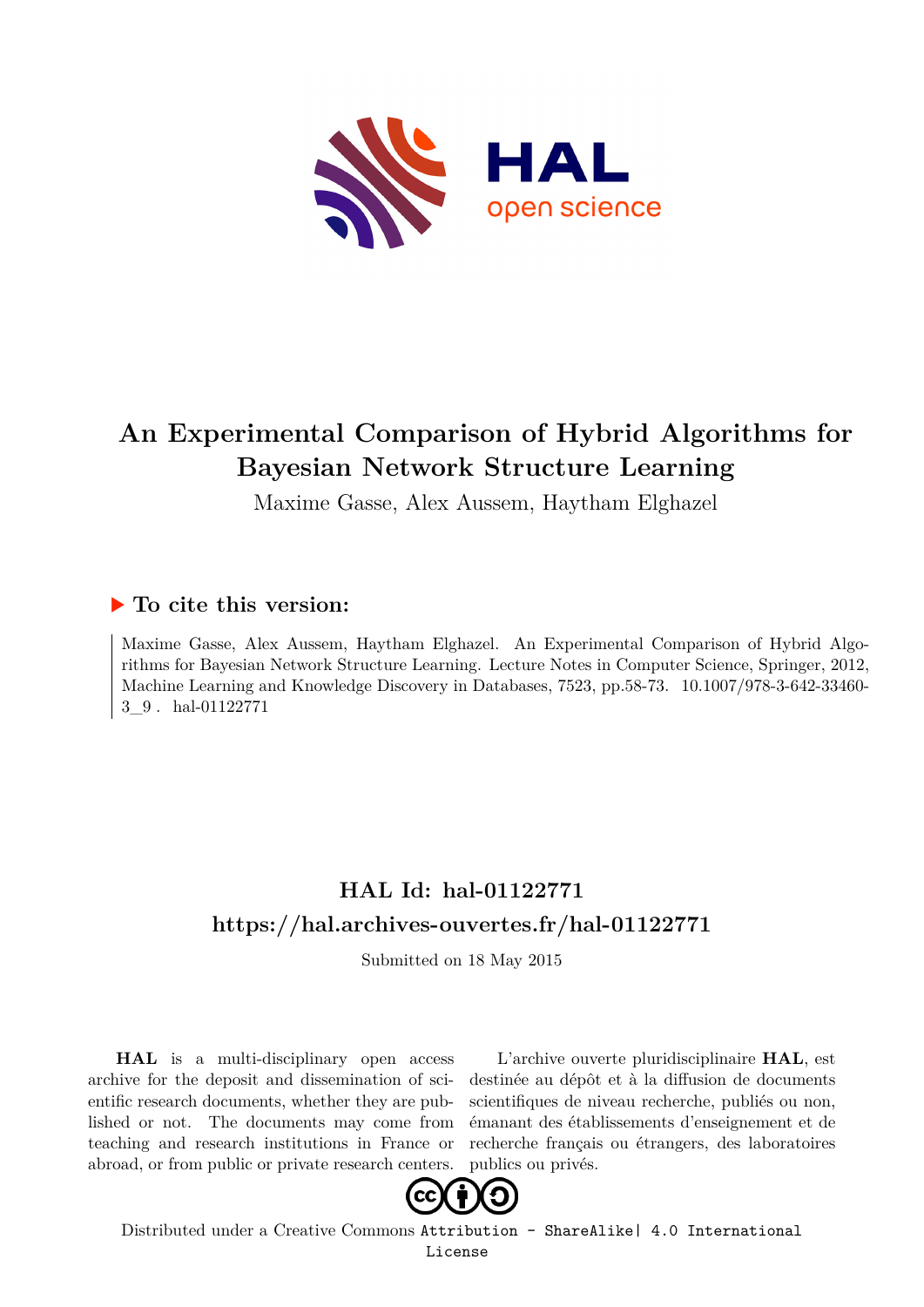# An experimental comparison of hybrid algorithms for Bayesian network structure learning

Maxime Gasse, Alex Aussem, and Haytham Elghazel

Université de Lyon, CNRS Université Lyon 1, LIRIS, UMR5205, F-69622, France

Abstract. We present a novel hybrid algorithm for Bayesian network structure learning, called Hybrid HPC (H2PC). It first reconstructs the skeleton of a Bayesian network and then performs a Bayesian-scoring greedy hill-climbing search to orient the edges. It is based on a subroutine called HPC, that combines ideas from incremental and divide-andconquer constraint-based methods to learn the parents and children of a target variable. We conduct an experimental comparison of H2PC against Max-Min Hill-Climbing (MMHC), which is currently the most powerful state-of-the-art algorithm for Bayesian network structure learning, on several benchmarks with various data sizes. Our extensive experiments show that H2PC outperforms MMHC both in terms of goodness of fit to new data and in terms of the quality of the network structure itself, which is closer to the true dependence structure of the data. The source code (in *R*) of H2PC as well as all data sets used for the empirical tests are publicly available.

#### 1 Introduction

A Bayesian network (BN) is a probabilistic model formed by a structure and parameters. The structure of a BN is a directed acyclic graph (DAG), whilst its parameters are conditional probability distributions associated with the variables in the model. The graph of a BN itself is an independence map, which is very useful for many applications, including feature selection [2, 18, 24] and inferring causal relationships from observational data [11, 2, 4, 5, 8, 6]. The problem of finding the DAG that encodes the conditional independencies present in the data attracted a great deal of interest over the last years [23, 26, 27, 15, 22, 36, 21].

Ideally the DAG should coincide with the dependence structure of the global distribution, or it should at least identify a distribution as close as possible to the correct one in the probability space. This step, called structure learning, is similar in approaches and terminology to model selection procedures for classical statistical models. Basically, constraint-based (CB) learning methods systematically check the data for conditional independence relationships and use them as constraints to construct a partially oriented graph representative of a BN equivalence class, whilst search-and-score (SS) methods make use of a goodness-of-fit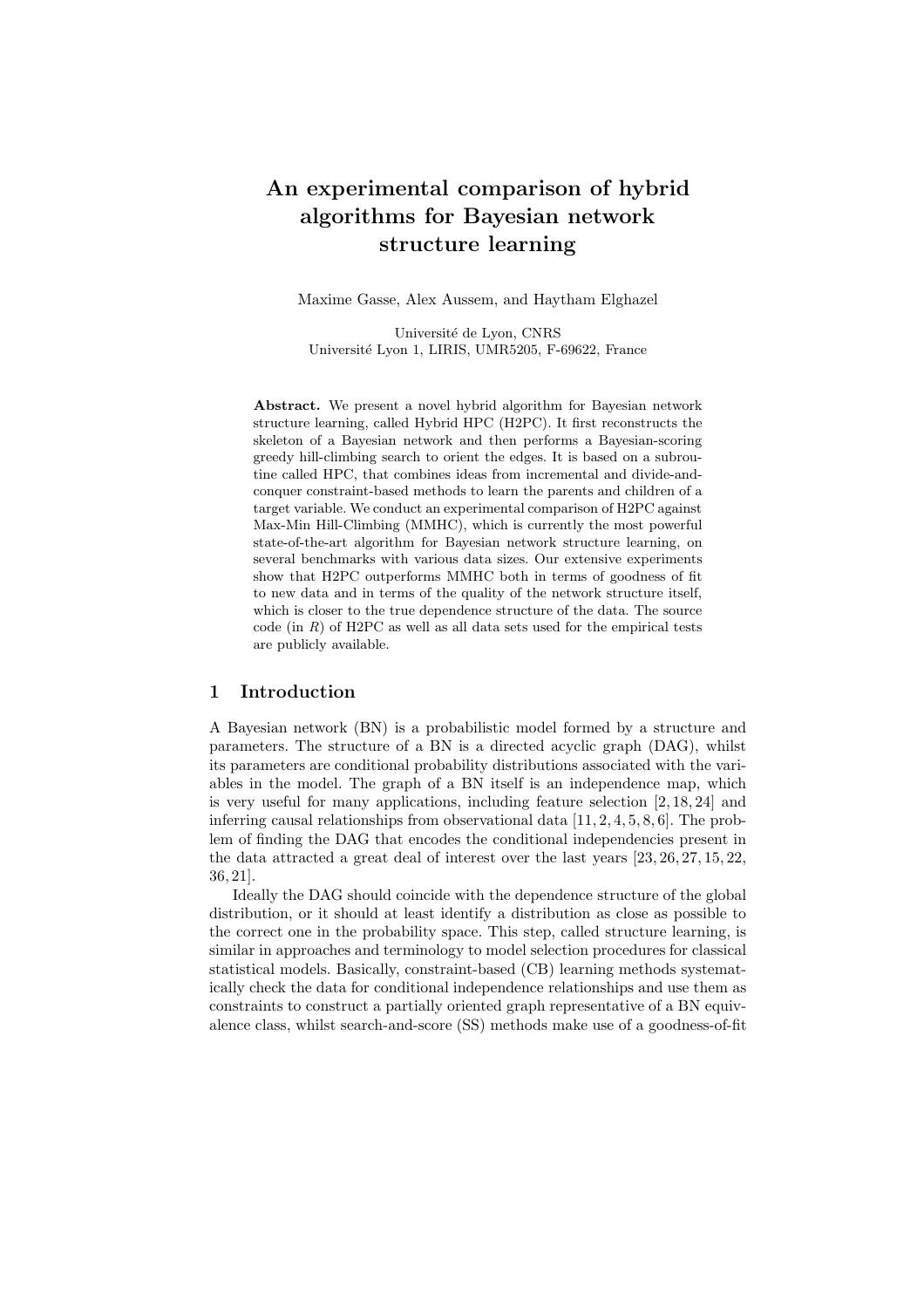score function for evaluating graphical structures with regard to the data set. Hybrid methods attempt to get the best of both worlds: they learn a skeleton with a CB approach and constrain on the DAGs considered during the SS phase. There are many excellent treatments of BNs which survey the learning methods (see [16] for instance).

Both CB and SS approaches have advantages and disadvantages. CB approaches are relatively quick, deterministic, and have a well defined stopping criterion; however, they rely on an arbitrary significance level to test for independence, and they can be unstable in the sense that an error early on in the search can have a cascading effect that causes many errors to be present in the final graph. SS approaches have the advantage of being able to flexibly incorporate users' background knowledge in the form of prior probabilities over the structures and are also capable of dealing with incomplete records in the database (e.g. EM technique). Although SS methods are favored in practice when dealing with small dimensional data sets, they are slow to converge and the computational complexity often prevents us from finding optimal BN structures [22]. With currently available exact algorithms [14, 29] and a decomposable score like BDeu, the computational complexity remains exponential, and therefore, such algorithms are intractable for BNs with more than around 30 vertices on current workstations [15]. For larger sets of variables, the computational burden becomes prohibitive. With this in mind, the ability to restrict the search locally around the target variable is a key advantage of CB methods over SS methods. They are able to construct a local graph around the target node without having to construct the whole BN first, hence their scalability [18, 24, 23, 35, 20].

With a view to balancing the computation cost with the desired accuracy of the estimates, several hybrid methods have been proposed recently. Tsamardinos et al. [35] proposed the Min-Max Hill Climbing (MMHC) algorithm and conducted one of the most extensive empirical comparison performed in recent years showing that MMHC was the fastest and the most accurate method in terms of structural error based on the structural hamming distance. More specifically, MMHC outperformed both in terms of time efficiency and quality of reconstruction the PC [30], the Sparse Candidate [12], the Three Phase Dependency Analysis [9], the Optimal Reinsertion [17], the Greedy Equivalence Search [10], and the Greedy Hill-Climbing Search on a variety of networks, sample sizes, and parameter values. Although MMHC is rather heuristic by nature (it returns a local optimum of the score function), MMHC is currently considered as the most powerful state-of-the-art algorithm for BN structure learning capable of dealing with thousands of nodes in reasonable time. With a view to enhance its performance on small dimensional data sets, Perrier et al. [22] proposed recently a hybrid algorithm that can learn an optimal BN (i.e., it converges to the true model in the sample limit) when an undirected graph is given as a structural constraint. They defined this undirected graph as a super-structure (i.e., every DAG considered in the SS phase is compelled to be a subgraph of the superstructure). This algorithm can learn optimal BNs containing up to 50 vertices when the average degree of the super-structure is around two, that is, a sparse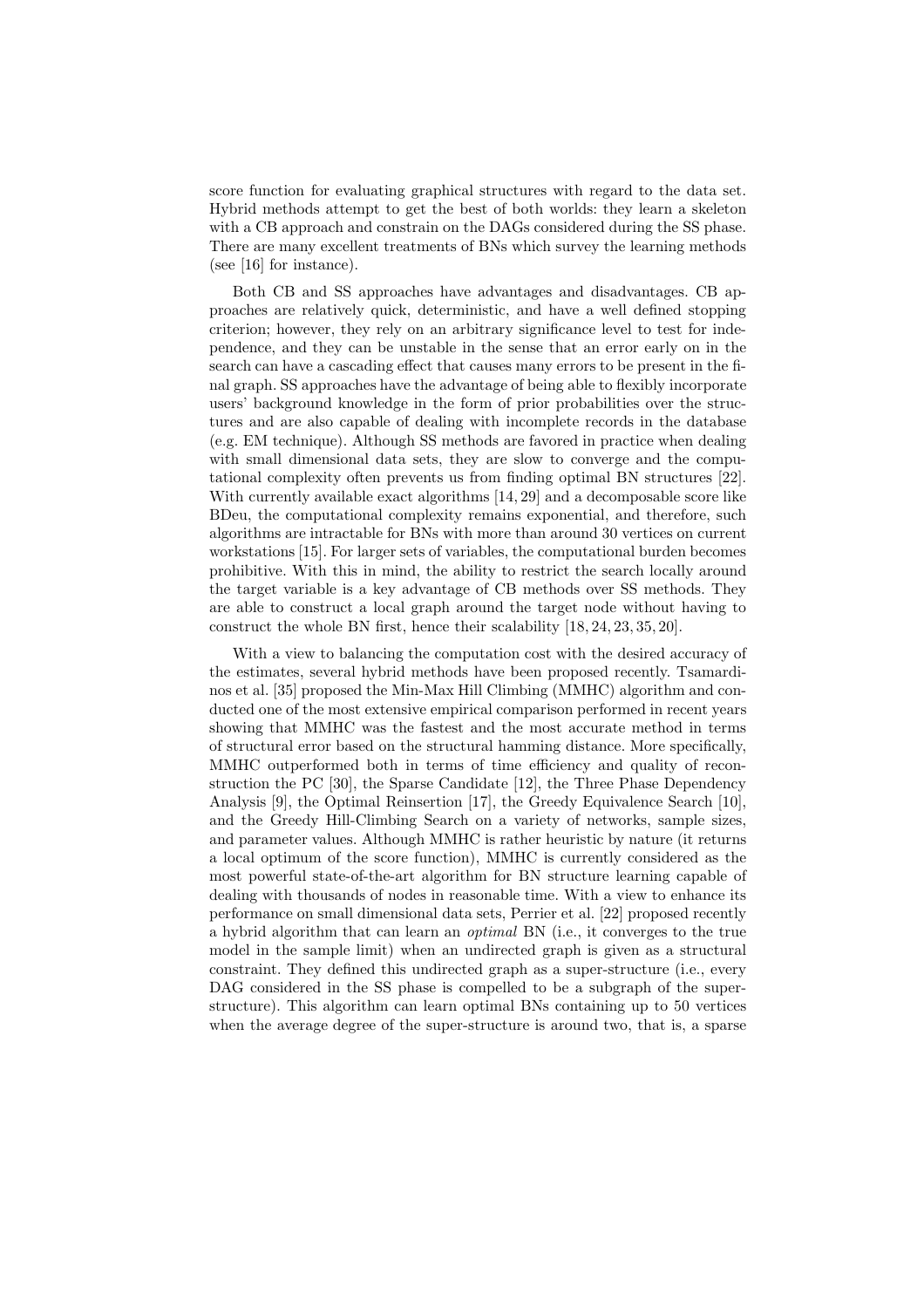structural constraint is assumed. To extend its feasibility to BN with a few hundred of vertices and an average degree up to four, [15] proposed to divide the super-structure into several clusters and perform an optimal search on each of them in order to scale up to larger networks. Despite interesting improvements in terms of score and structural hamming distance on several benchmark BNs, they report running times about  $10^3$  times longer than MMHC on average, which is still prohibitive in our view.

Therefore, there is great deal of interest in hybrid methods capable of improving the structural accuracy of both CB and SS methods on graphs containing up to thousands of vertices. However, they make the strong assumption that the skeleton (also called super-structure) contains at least the edges of the true network and as small as possible extra edges. While controlling the false discovery rate (i.e., false extra edges) in BN learning has attracted some attention recently [3, 20, 34], to our knowledge, there is no work on controlling actively the rate of false-negative errors (i.e., false missing edges).

In this study, we compare MMHC with a another hybrid algorithm for BN structure learning, called Hybrid HPC (H2PC). H2PC and MMHC share exactly the same SS procedure to allow for fair comparisons; the only difference lies in the procedure for learning the skeleton (i.e., the undirected graph given as a structural constraint to the SS search). While MMHC is based on Max-Min Parents and Children (MMPC) to learn the parents and children of a variable, H2PC is based on a subroutine called Hybrid Parents and Children (HPC), that combines ideas from incremental and divide-and-conquer CB methods. The ability of HPC and MMPC [35] to infer the parents and children set of candidate nodes was assessed in [23] through several empirical experiments. In this work, we conduct an experimental comparison of H2PC against Max-Min Hill-Climbing (MMHC) on several benchmarks and various data sizes.

#### 2 Preliminaries

Formally, a BN is a tuple  $\langle \mathbb{G}, P \rangle$ , where  $\mathbb{G} = \langle \mathbf{U}, \mathbf{E} \rangle$  is a directed acyclic  $graph (DAG)$  whose nodes represent the variables in the domain  $U$ , and whose edges represent direct probabilistic dependencies between them. P denotes the joint probability distribution on U. The BN structure encodes a set of conditional independence assumptions: that each node  $X_i$  is conditionally independent of all of its non descendants in  $\mathbb G$  given its parents  $\mathbf{Pa}_i^{\mathbb G}$ . These independence assumptions, in turn, imply many other conditional independence statements, which can be extracted from the network using a simple graphical criterion called d-separation [19].

We denote by  $X \perp_P Y | \mathbf{Z}$  the conditional independence between X and Y given the set of variables  $Z$  where  $P$  is the underlying probability distribution. Note that an exhaustive search of **Z** such that  $X \perp_{P} Y | \mathbf{Z}$  is a combinatorial problem and can be intractable for high dimension data sets. We use  $X \perp_{\mathbb{G}} Y | \mathbf{Z}$ to denote the assertion that X is d-separated from Y given  $\mathbf Z$  in  $\mathbb G$ . We denote by  $d\mathbf{Sep}(X, Y)$ , a set that d-separates X from Y. If  $\langle \mathbb{G}, P \rangle$  is a BN,  $X \perp_P Y | \mathbf{Z}$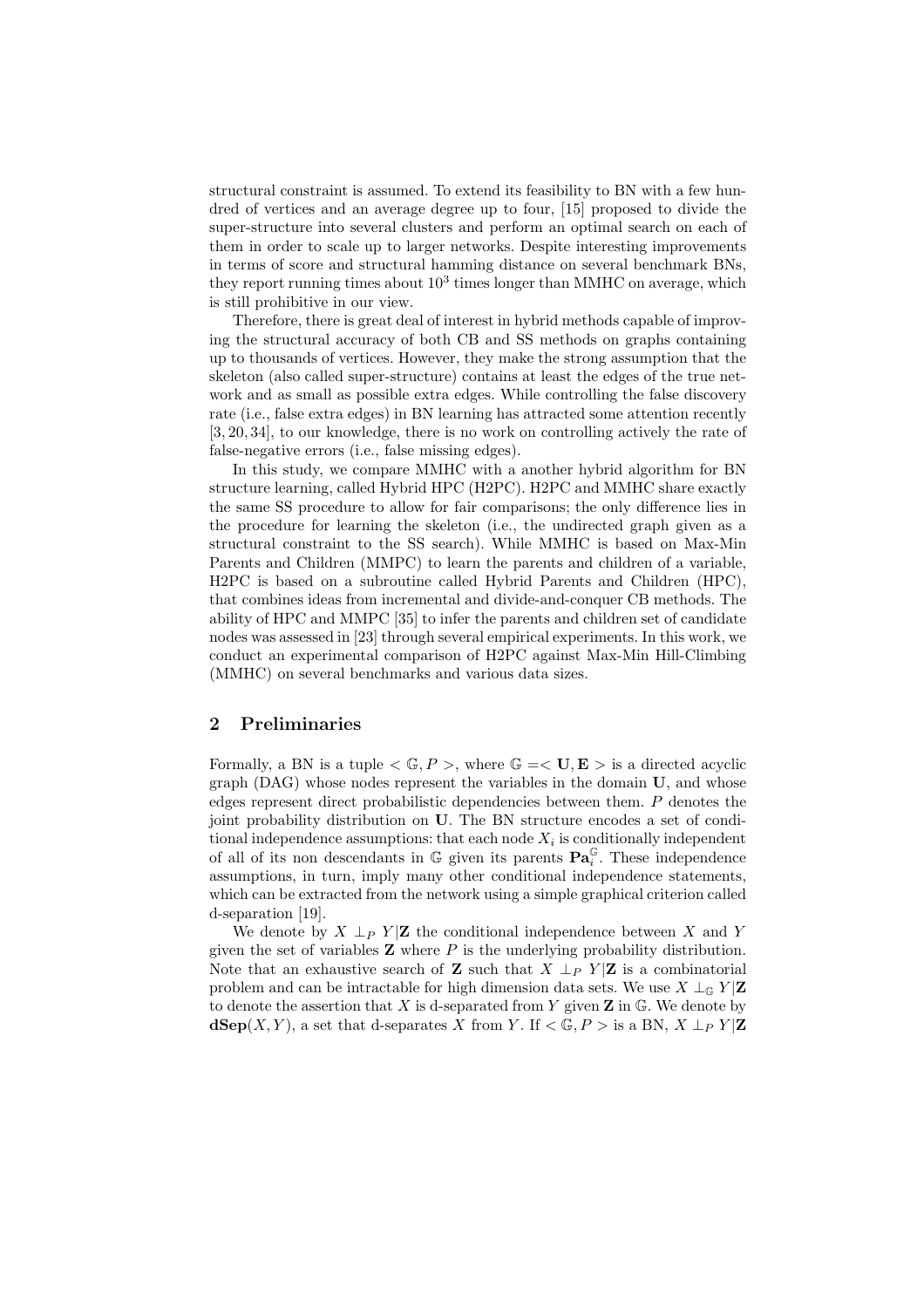if X  $\perp$ <sub>G</sub> Y|**Z**. The converse does not necessarily hold. We say that < G, P > satisfies the *faithfulness condition* if the d-separations in G identify all and only the conditional independencies in P, i.e.,  $X \perp_{P} Y | \mathbf{Z}$  if and only if  $X \perp_{\mathbb{G}} Y | \mathbf{Z}$ . We denote by  $\mathbf{PC}_X^{\mathcal{G}}$ , the set of parents and children of X in  $\mathcal{G}$ , and by  $\mathbf{SP}_X^{\mathcal{G}}$ , the set of spouses of X in  $\mathcal{G}$ , i.e., the variables that have common children with X. These sets are unique for all  $\mathcal{G}$ , such that  $\langle \mathcal{G}, P \rangle$  satisfies the faithfulness condition and so we will drop the superscript  $\mathcal{G}$ .

#### 3 Constraint-based structure learning

The induction of local or global BN structures is handled by CB methods through the identification of local neighborhoods (i.e.,  $\mathbf{PC}_X$ ), hence their scalability to very high dimensional data sets. CB methods systematically check the data for conditional independence relationships in order to infer a target's neighborhood. Typically, the algorithms run either a  $G^2$  or a  $\chi^2$  independence test when the data set is discrete and a Fisher's Z test when it is continuous in order to decide on dependence or independence, that is, upon the rejection or acceptance of the null hypothesis of conditional independence. Since we are limiting ourselves to discrete data, both the global and the local distributions are assumed to be multinomial, and the latter are represented as conditional probability tables. Conditional independence tests and network scores for discrete data are functions of these conditional probability tables through the observed frequencies  $\{n_{ijk}; i =$  $1, \ldots, R; j = 1, \ldots, C; k = 1, \ldots, L$  for the random variables X and Y and all the configurations of the levels of the conditioning variables **Z**. We use  $n_{i+k}$  as shorthand for the marginal  $\sum_j n_{ijk}$  and similarly for  $n_{i+k}, n_{++k}$  and  $n_{+++} = n$ . We use a classic conditional independence test based on the mutual information. The mutual information is an information-theoretic distance measure defined as

$$
MI(X, Y|Z) = \sum_{i=1}^{R} \sum_{j=1}^{C} \sum_{k=1}^{L} \frac{n_{ijk}}{n} \log \frac{n_{ijk}n_{++k}}{n_{i+k}n_{+jk}}
$$

It is proportional to the log-likelihood ratio test  $G^2$  (they differ by a 2n factor, where n is the sample size). The asymptotic null distribution is  $\chi^2$  with  $(R-1)(C-1)L$  degrees of freedom. For a detailed analysis of their properties we refer the reader to [1]. The main limitation of this test is the rate of convergence to its limiting distribution, which is particularly problematic when dealing with small samples and sparse contingency tables. The decision of accepting or rejecting the null hypothesis depends implicitly upon the degree of freedom which increases exponentially with the number of variables in the conditional set. Several heuristic solutions have emerged in the literature [30, 23, 35, 33] to overcome some shortcomings of the asymptotic tests. In this study we use the two following heuristics that are used in MMHC. First, we do not perform  $MI(X, Y|\mathbf{Z})$  and assume independence if there are not enough samples to achieve large enough power. We require that the average sample per count is above a user defined parameter, equal to 5, as in [35]. This heuristic is called the power rule. Second,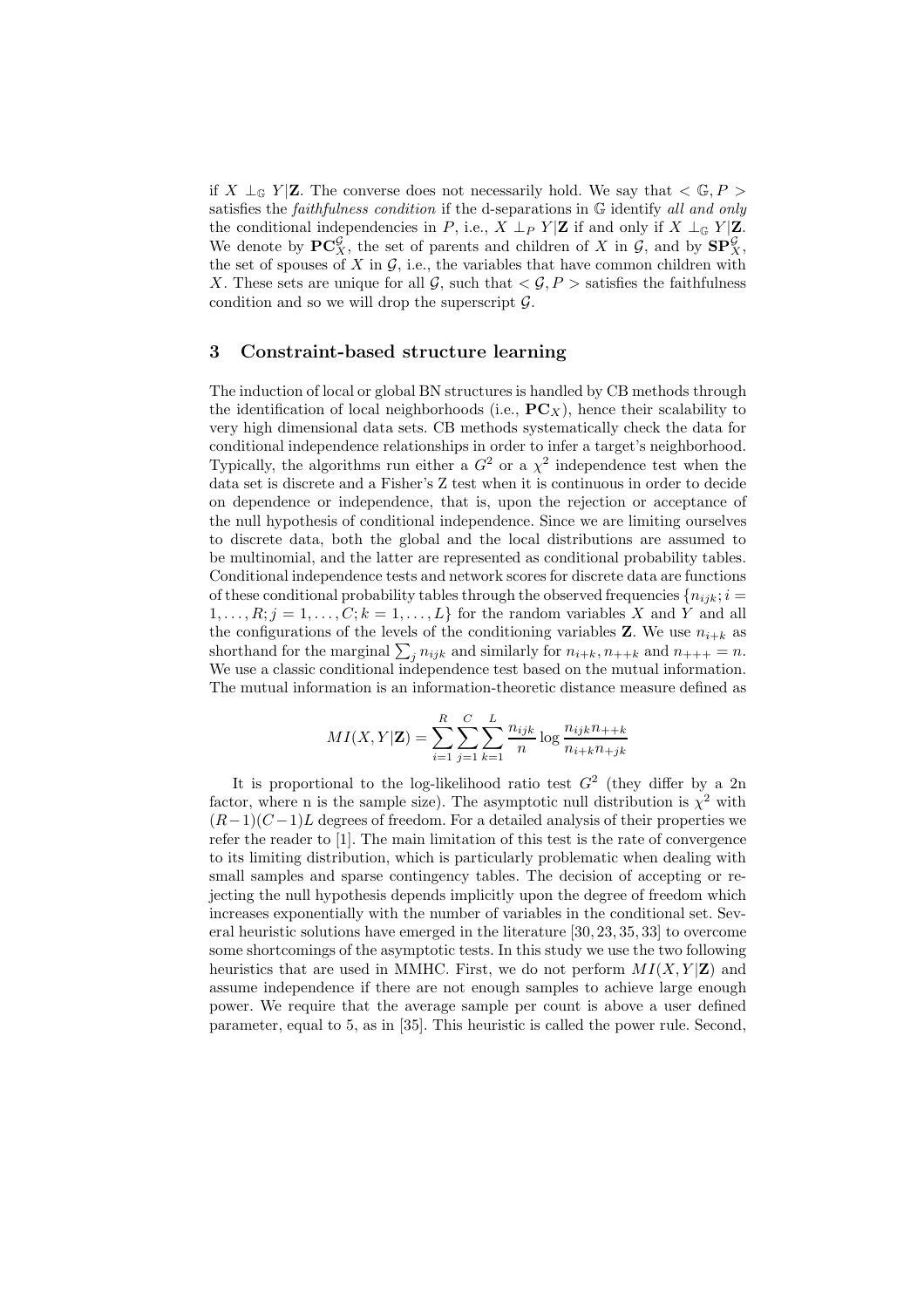we consider as structural zero either case  $n_{+jk}$  or  $n_{i+k} = 0$ . For example, if  $n_{+jk} = 0$ , we consider y as a structurally forbidden value for Y when  $Z = z$  and we reduce R by 1 (as if we had one column less in the contingency table where  $Z = z$ ). This is known as the degrees of freedom adjustment heuristic.

#### 4 The Hybrid Parents and Children algorithm (HPC)

In this section, we present a brief overview of HPC. For further details, the reader is directed to [24, 23] as well as references therein. HPC (Algorithm 1) can be viewed as an ensemble method for combining many weak PC learners in an attempt to produce a stronger PC learner. HPC is based on three subroutines: Data-Efficient Parents and Children Superset (DE-PCS), Data-Efficient Spouses Superset (DE-SPS), and Interleaved Incremental Association Parents and Children (Inter-IAPC), a weak PC learner based on Inter-IAMB [32] that requires little computation. HPC may be thought of as a way to compensate for the large number of false negatives, at the output of the weak PC learner, by performing extra computations. It receives a target node  $T$ , a data set  $D$  and a set of variables U as input and returns an estimation of  $PC_T$ . It is hybrid in that it combines the benefits of incremental and divide-and-conquer methods. The procedure starts by extracting a superset  $\mathbf{PCS}_T$  of  $\mathbf{PC}_T$  (line 1) and a superset  $SPS_T$  of  $SP_T$  (line 2) with a severe restriction on the maximum conditioning size  $(\mathbf{Z} \leq -2)$  in order to significantly increase the reliability of the tests. A first candidate PC set is then obtained by running the weak PC learner on  $PCS_T \cup SPS_T$  (line 3). The key idea is the decentralized search at lines 4-8 that includes, in the candidate PC set, all variables in the superset  $\mathbf{PCS}_T \setminus \mathbf{PC}_T$  that have T in their vicinity. Note that, in theory, X is in the output of Inter-IAPC $(Y)$  if and only if Y is in the output of Inter-IAPC $(X)$ . However, in practice, this may not always be true, particularly when working in high-dimensional domains. By loosening the criteria by which two nodes are said adjacent, the effective restrictions on the size of the neighborhood are now far less severe. The decentralized search has significant impact on the accuracy of HPC. It enables the algorithm to handle large neighborhoods while still being correct under faithfulness condition.

Inter-IAPC is a fast incremental method that receives a data set  $D$  and a target node T as its input and promptly returns a rough estimation of  $PC_T$ , hence the term "weak" PC learner. The subroutines DE-PCS and DE-SPS (omitted for brevity) search a superset of  $PC_T$  and  $SP_T$  respectively with a severe restriction on the maximum conditioning size ( $|Z| \leq 1$  in DE-PCS and  $|Z| \leq 3$  in DE-SPS) in order to significantly increase the reliability of the tests. The variable filtering has two advantages : i) it allows HPC to scale to hundreds of thousands of variables by restricting the search to a subset of relevant variables, and ii) it eliminates many (almost) deterministic relationships that produce many false negative errors in the output of the algorithm. Again, the reader is encouraged to consult the papers by [24, 23] for gaining more insight on these procedures.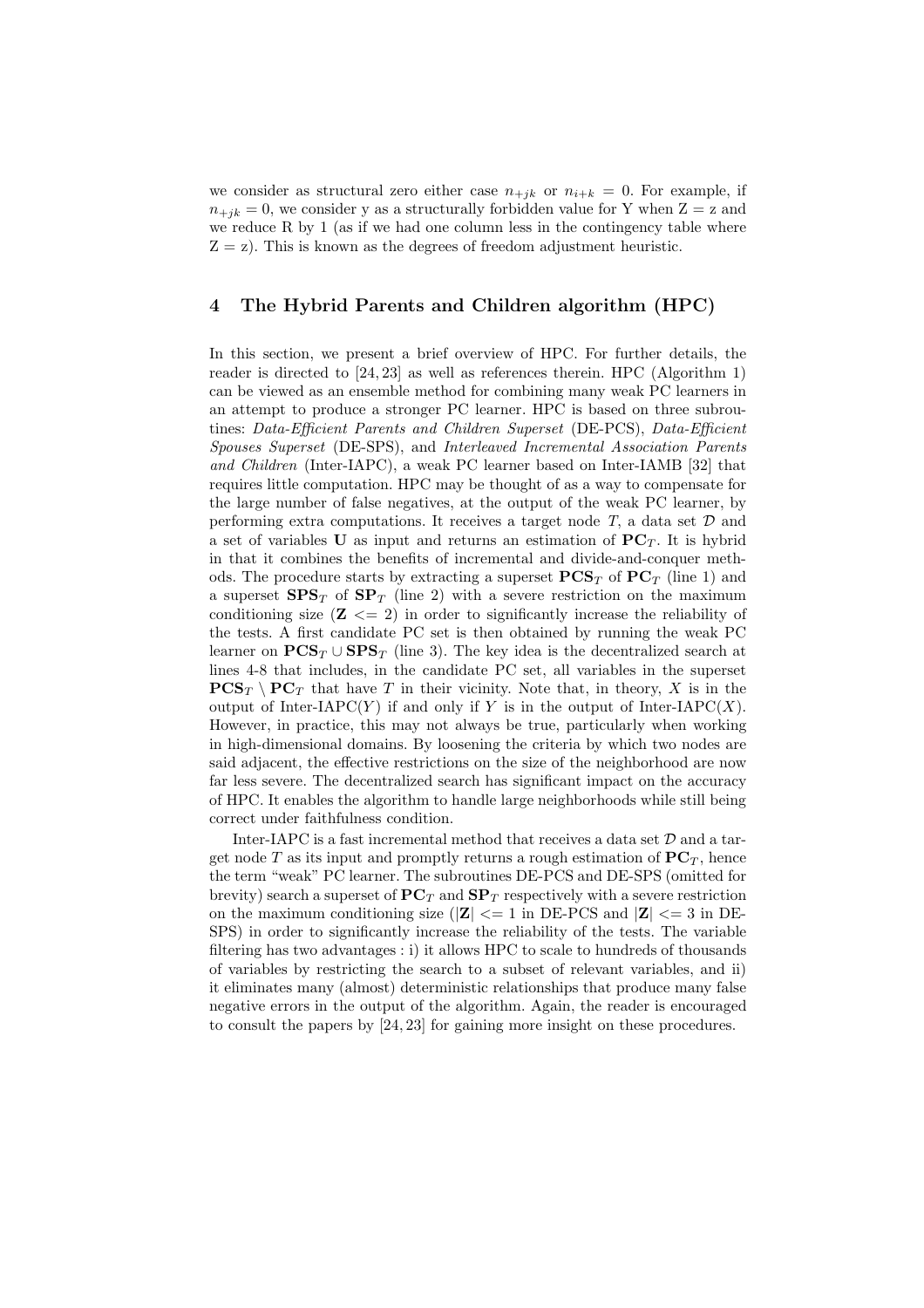#### Algorithm 1 HPC

**Require:**  $T$ : target;  $D$ : data set; **U**: the set of variables **Ensure: PC**<sub>T</sub>: Parents and Children of T

1:  $[PCS_T, dSep] \leftarrow DE\text{-}PCS(T, \mathcal{D})$ 2:  $SPS_T \leftarrow DE\text{-}SPS(T, \mathcal{D}, \text{PCS}_T, \text{dSep})$ 3:  $PC_T \leftarrow Inter-IAPC(T, \mathcal{D}, (T \cup PCS_T \cup SPS_T))$ 4: for all  $X \in \mathbf{PCS}_T \setminus \mathbf{PC}_T$  do 5: if  $T \in Inter-IAPC(X, \mathcal{D}, (T \cup PCS_T \cup SPS_T))$  then 6:  $\mathbf{PC}_T \leftarrow \mathbf{PC}_T \cup \overset{\cdot}{X}$ <br>7: end if end if 8: end for

#### Algorithm 2 Inter-IAPC

**Require:** T: target; D: data set; **U**: set of variables; **Ensure:**  $PC_T$ : Parents and children of T;

```
1: \mathbf{MB}_T \leftarrow \emptyset2: repeat<br>3: *Ad3: * Add true positives to MB_T<br>4: Y \leftarrow \argmax_{X \in (H) \setminus MB_T \setminus T} de4: \quad Y \leftarrow \mathbf{argmax}_{X \in (\mathbf{U} \setminus \mathbf{MB}_T \setminus T)} \text{dep}(T, X | \mathbf{MB}_T)5: if T \not\perp Y|\mathbf{MB}_T then
 6: \mathbf{MB}_T \leftarrow \mathbf{MB}_T \cup Y7: end if
          * Remove false positives from MB_T8: for all X \in MB_T do
9: if T \perp X | (\mathbf{MB}_T \setminus X) then
10: \mathbf{MB}_T \leftarrow \mathbf{MB}_T \setminus X11: end if<br>12: end for
         end for
13: until MB_T has not changed
      * Remove spouses of T from MB_T14: PC_T \leftarrow MB_T15: for all X \in MB_T do
16: if \exists \mathbf{Z} ⊆ (MB<sub>T</sub> \ X) such that T \perp X \mid \mathbf{Z} then
17: \mathbf{PC}_T \leftarrow \mathbf{PC}_T \setminus X18: end if
19: end for
```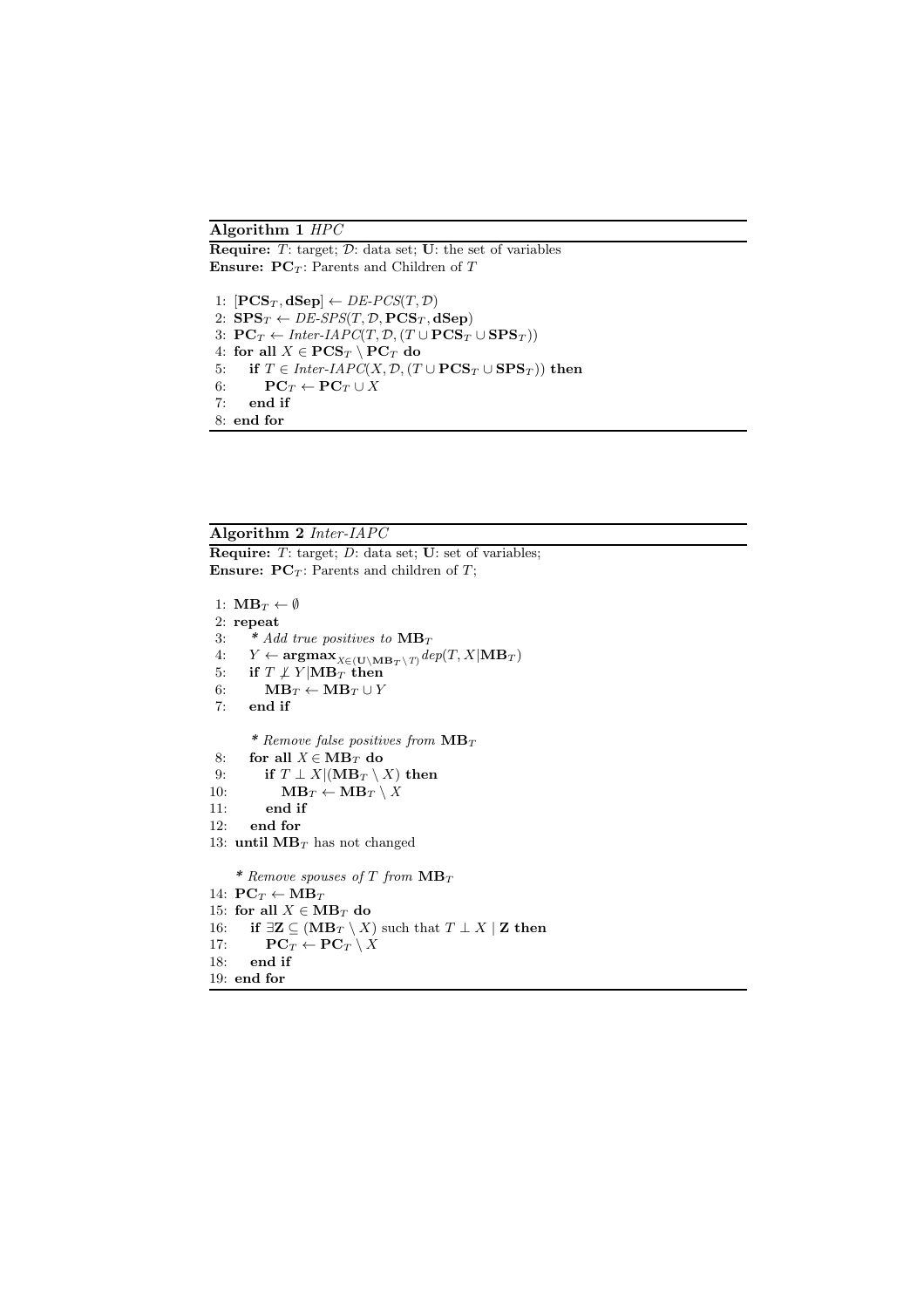Algorithm 3 Hybrid HPC **Require:**  $\mathcal{D}$ : data set; **U**: the set of variables **Ensure:** A DAG  $\mathcal G$  on the variables  $\mathbf U$ 

1: for all pair of nodes  $X, Y \in U$  do

2: Add X in  $PC_Y$  and Add Y in  $PC_X$  if  $X \in HPC(Y)$  and  $Y \in HPC(X)$ 

3: end for

4: Starting from an empty graph, perform greedy hill-climbing with operators *addedge, delete-edge, reverse-edge.* Only try operator *add-edge*  $X \to Y$  if  $Y \in \mathbf{PC}_X$ 

## 5 Hybrid HPC (H2PC)

In this section, we discuss the SS phase. The following discussion draws strongly on [35] as the SS phase in Hybrid HPC and MMHC are exactly the same. The idea of constraining the search to improve time-efficiency first appeared in the Sparse Candidate algorithm [12]. It results in efficiency improvements over the (unconstrained) greedy search. All recent hybrid algorithms build on this idea, but employ a sound algorithm for identifying the candidate parent sets. The Hybrid HPC first identifies the parents and children set of each variable, then performs a greedy hill-climbing search in the space of BN. The search begins with an empty graph. The edge addition, deletion, or direction reversal that leads to the largest increase in score (the BDeu score was used) is taken and the search continues in a similar fashion recursively. The important difference from standard greedy search is that the search is constrained to only consider adding an edge if it was discovered by HPC in the first phase. We extend the greedy search with a TABU list [12]. The list keeps the last 100 structures explored. Instead of applying the best local change, the best local change that results in a structure not on the list is performed in an attempt to escape local maxima. When 15 changes occur without an increase in the maximum score ever encountered during search, the algorithm terminates. The overall best scoring structure is then returned. Clearly, the more false positives the heuristic allows to enter candidate PC set, the more computational burden is imposed in the SS phase.

### 6 Experimental validation

In this section, we conduct an experimental comparison of H2PC against MMHC on several benchmarks with various data sizes. All the data sets used for the empirical experiments are sampled from eight well-known BNs that have been previously used as benchmarks for BN learning algorithms (see Table 1 for details). We do not claim that those data sets resemble real-world problems, however, they make it possible to compare the outputs of the algorithms with the known structure. All BN benchmarks (structure and probability tables) were downloaded from the *bnlearn* repository<sup>1</sup> [26]. Six sample sizes have been considered:

<sup>1</sup> *http://www.bnlearn.com/bnrepository*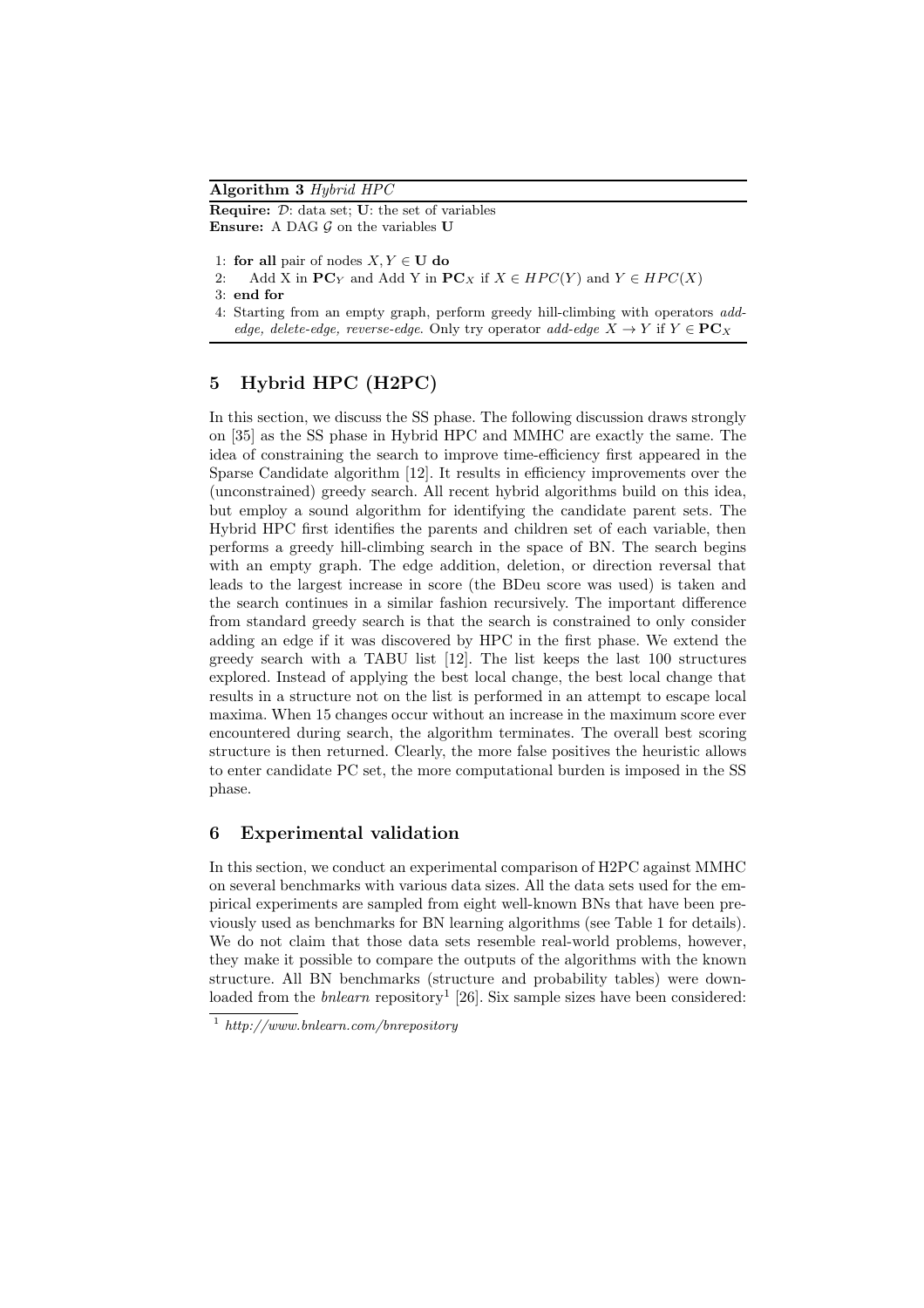| network    | of vars<br># | of edges<br># | max. degree<br>in/out | domain range | min/med/max<br>PC set size |
|------------|--------------|---------------|-----------------------|--------------|----------------------------|
| child      | 20           | 25            | 2/7                   | $2 - 6$      | 1/2/8                      |
| insurance  | 27           | 52            | 3/7                   | $2 - 5$      | 1/3/9                      |
| mildew     | 35           | 46            | 3/3                   | $3 - 100$    | 1/2/5                      |
| alarm      | 37           | 46            | 4/5                   | $2 - 4$      | 1/2/6                      |
| hailfinder | 56           | 66            | 4/16                  | $2 - 11$     | 1/1.5/17                   |
| munin1     | 186          | 273           | 3/15                  | $2 - 21$     | 1/3/15                     |
| pigs       | 441          | 592           | 2/39                  | $3-3$        | 1/2/41                     |
| link       | 724          | 1125          | 3/14                  | $2 - 4$      | 0/2/17                     |

Table 1. Description of the BN benchmarks used in the experiments.

50, 100, 200, 500, 1500 and 5000. All experiments are repeated 10 times for each sample size and each BN. We investigate the behavior of both algorithms using the same parametric tests as a reference. H2PC was implemented in  $R$  [31] and integrated into the bnlearn R package developed by [26]. The source code of H2PC as well as all data sets used for the empirical tests are publicly available 2 . The threshold considered for the type I error of the test is 0.05. Our experiments were carried out on PC with Intel(R)  $Core(TM)$  i5-2520M CPU  $@2,50$ GHz 4Go RAM running under Windows 7 32 bits.

We first investigate the quality of the skeleton returned by H2PC during the CB phase. To this end, we measure the false positive edge ratio, the precision (i.e., the number of true positive edges in the output divided by the number of edges in the output), the recall (i.e., the number of true positive edges divided the true number of edges) and a combination of precision and recall defined as  $\sqrt{(1 - precision)^2 + (1 - recall)^2}$ , to measure the Euclidean distance from perfect precision and recall, as proposed in [18]. Second, to assess the quality of the final DAG output at the end of the SS phase, we report the five performance indicators [27] described below:

- the posterior density of the network for the data it was learned from, as a measure of goodness of fit. It is known as the Bayesian Dirichlet equivalent score (BDeu) from [13, 7] and has a single parameter, the equivalent sample size, which can be thought of as the size of an imaginary sample supporting the prior distribution. The equivalent sample size was set to 10 as suggested in [16];
- the BIC score [25] of the network for the data it was learned from, again as a measure of goodness of fit;
- the posterior density of the network for a new data set, as a measure of how well the network generalizes to new data;
- the BIC score of the network for a new data set, again as a measure of how well the network generalizes to new data;
- the Structural Hamming Distance (SHD) between the learned and the true structure of the network, as a measure of the quality of the learned depen-

<sup>2</sup> *http://www710.univ-lyon1.fr/*∼*aaussem/Software.html*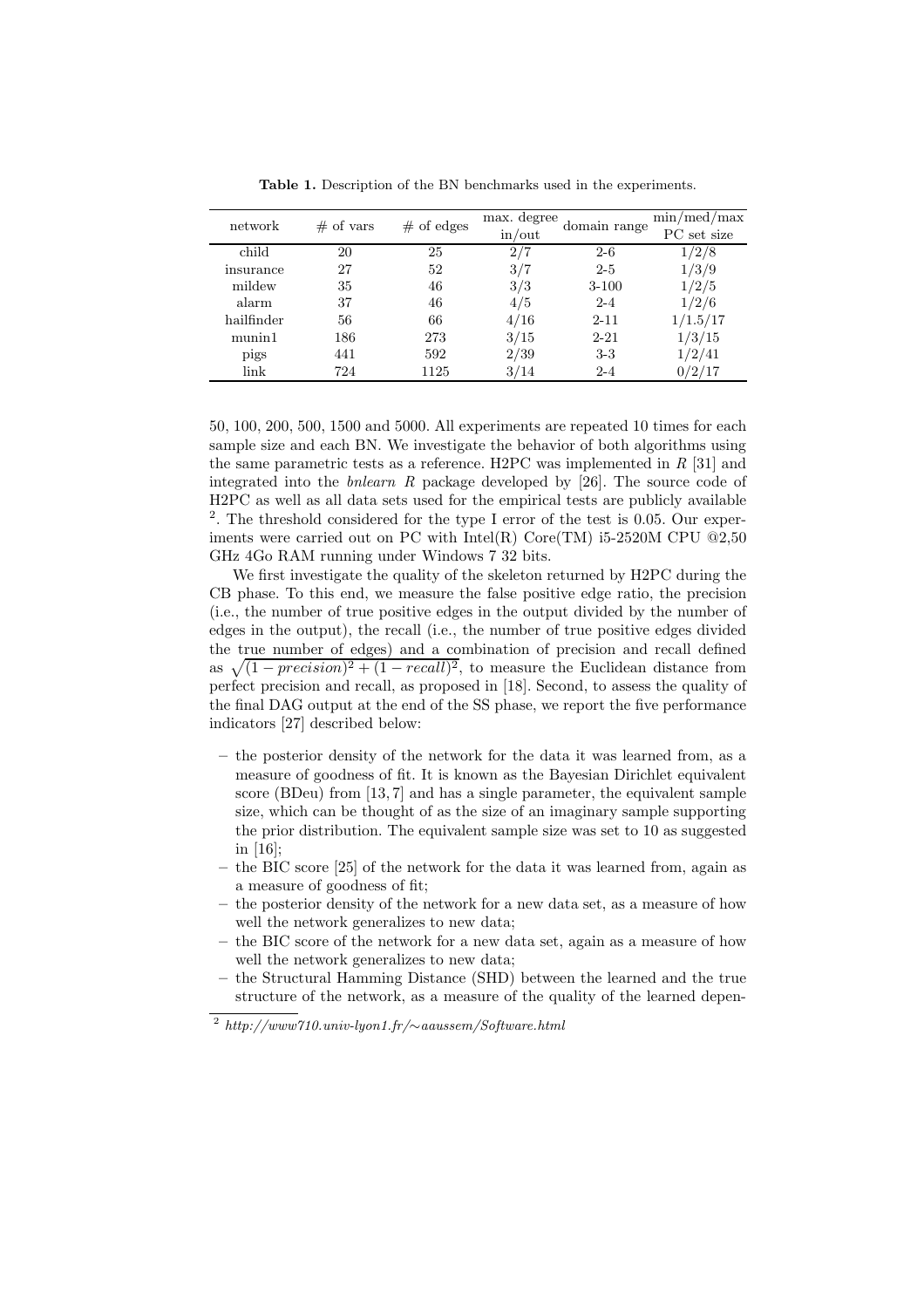

Fig. 1. Quality of the skeleton obtained with HPC over that obtained with MMPC before the SS phase. Results are averaged over the 8 benchmarks.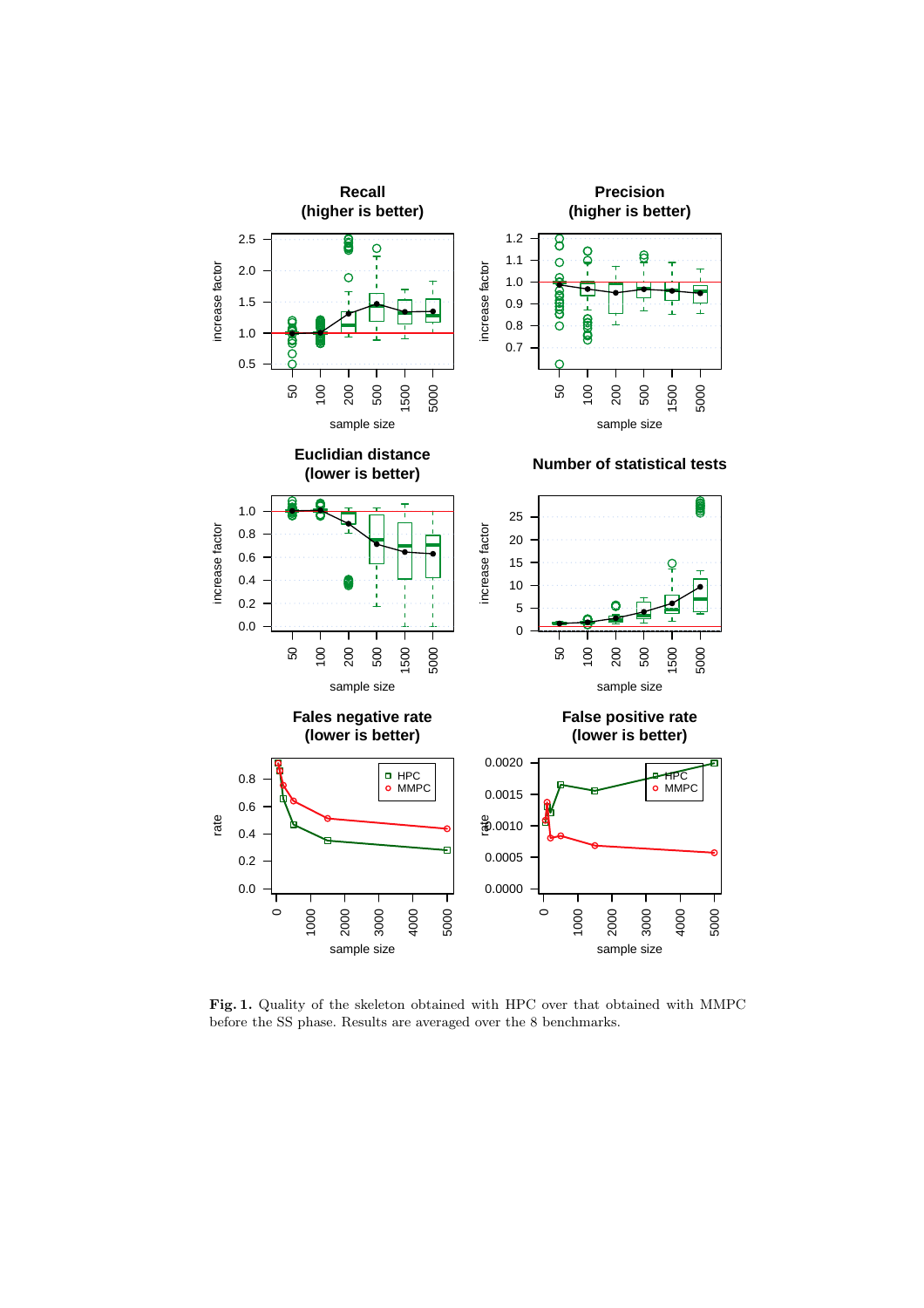dence structure. The SHD between two PDAGs is defined as the number of the following operators required to make the PDAGs match: add or delete an undirected edge, and add, remove, or reverse the orientation of an edge.

For each data set sampled from the true probability distribution of the benchmark, we first learn a network structure with the H2PC and MMHC and then we compute the relevant performance indicators for each pair of network structures. The data set used to assess how well the network generalizes to new data is generated again from the true probability structure of the benchmark networks and contains 5000 observations.

Notice that using the BDeu score as a metric of reconstruction quality has the following two problems. First, the score corresponds to the a posteriori probability of a network only under certain conditions (e.g., a Dirichlet distribution of the hyper parameters); it is unknown to what degree these assumptions hold in distributions encountered in practice. Second, the score is highly sensitive to the equivalent sample size (set to 10 in our experiments) and depends on the network priors used. Since, typically, the same arbitrary value of this parameter is used both during learning and for scoring the learned network, the metric favors algorithms that use the BDeu score for learning. In fact, the BDeu score does not rely on the structure of the original, gold standard network at all; instead it employs several assumptions to score the networks. For those reasons, in addition to the score we also report the BIC score and the SHD metric.

In Figure 1, we report the quality of the skeleton obtained with HPC over that obtained with MMPC (before the SS phase) as a function of the sample size. Results for each benchmark are not shown here in detail due to space restrictions. For sake of conciseness, the performance values are averaged over the 8 benchmarks depicted in Table 1. The increase factor for a given performance indicator is expressed as the ratio of the performance value obtained with HPC over that obtained with MMPC (the gold standard). Note that for some indicators, an increase is actually not an improvement but is worse (e.g., false positive rate, Euclidean distance). For clarity, we mention explicitly on the subplots whether an increase factor  $> 1$  should be interpreted as an improvement or not. Regarding the quality of the superstructure, the advantages of HPC against MMPC are noticeable. As observed, HPC consistently increases the recall and reduces the rate of false negative edges. As expected this benefit comes at a little expense in terms of false positive edges. HPC also improves the Euclidean distance from perfect precision and recall on all benchmarks, while increasing the number of independence tests and thus the running time in the CB phase (see number of statistical tests). It is worth noting that HPC is capable of maintaining the mean false positive edge increase (with respect to MMPC) under  $2 \cdot 10^{-3}$  while reducing by 30% the Euclidean distance in the range 500-5000 samples. These results are very much in line with other experiments presented in [23, 36].

In Figure 2, we report the quality of the final DAG obtained with H2PC over that obtained with MMHC (after the SS phase) as a function of the sample size. Regarding BDeu and BIC on both training and test data, the improvements are noteworthy. The results in terms of goodness of fit to training data and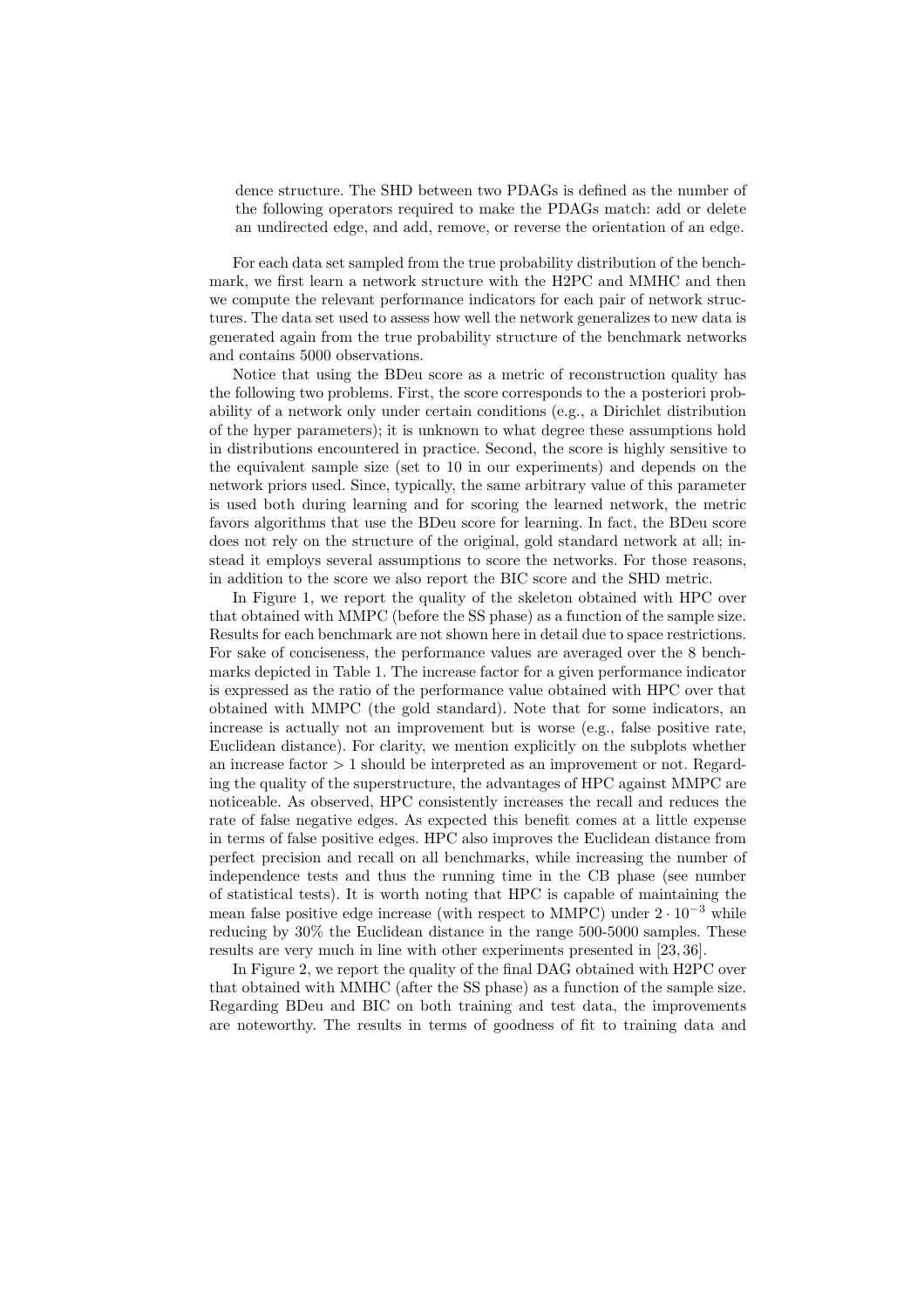

Fig. 2. Quality of the final DAG obtained with H2PC over that obtained with MMHC (after the SS phase). Results are averaged over the 8 benchmarks.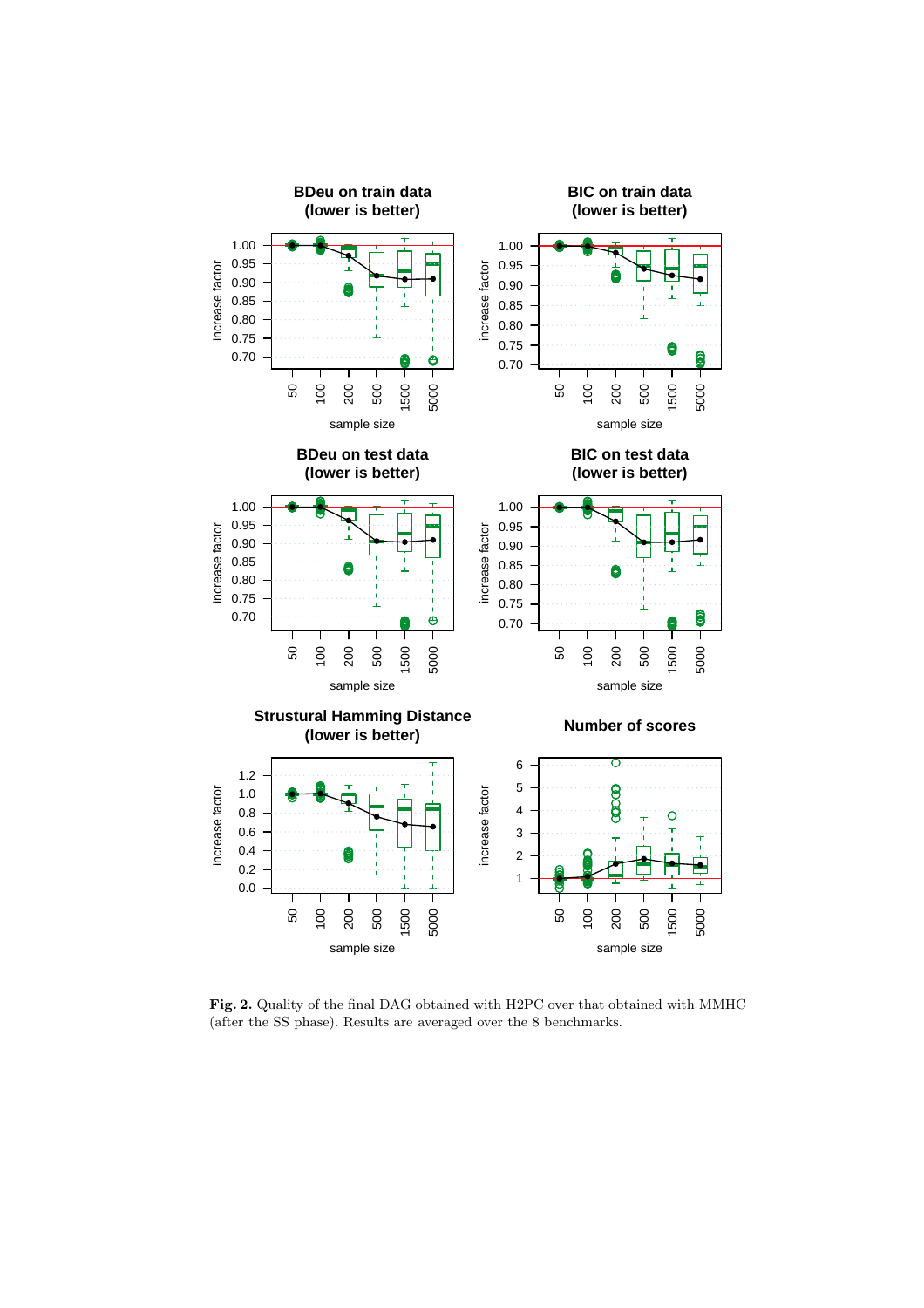new data using H2PC clearly dominate those obtained using MMHC, whatever the sample size considered, hence its ability to generalize better. Regarding the quality of the network structure itself (i.e., how close is the DAG to the true dependence structure of the data), this is pretty much a dead heat between the 2 algorithms on small sample sizes (i.e., 50 and 100), however we found H2PC to perform significantly better on larger sample sizes. The SHD increase factor decays rapidly (lower is better) as the sample size increases. As far as the overall running time performance is concerned, we see from Table 2 that both methods have a tendency to work comparatively well for small sample sizes (i.e., less than 200). The total running time with H2PC with 5000 samples is 8 times slower on average than that of MMHC. Overall, it appears that the running time increase factor grows somewhat linearly with the sample size. Nonetheless, it is worth mentioning that our implementation of MMHC in the *bnlearn* package employs several heuristics to speed up learning that are not yet implemented in H2PC. This leads to some loss of efficiency compared to MMHC due to redundant calculations. Notice that the optimization of the HPC code is currently being undertaken to allow for fair comparisons with MMHC.

Overall, H2PC compares favorably to MMHC. It has consistently lower generalization error on all data sets. Large values of the recall do not cause much rise in precision while maintaining the total running time under control. This experiment indicates that MMPC should be best suited in terms of performance when coupled to an optimal SS BN learning method discussed in [22, 15].

| Network - | Sample Size               |                |                |                |                 |                 |  |  |
|-----------|---------------------------|----------------|----------------|----------------|-----------------|-----------------|--|--|
|           | 50                        | 100            | <b>200</b>     | 500            | 1500            | 5000            |  |  |
| child     | $1.13 \pm 0.1$            | $1.28 \pm 0.2$ | $1.54 \pm 0.2$ | $2.38 \pm 0.2$ | $2.65 \pm 0.2$  | $3.08 \pm 0.4$  |  |  |
|           | insurance $1.21 \pm 0.2$  | $1.35 \pm 0.2$ | $2.03 \pm 0.1$ | $3.83 \pm 0.2$ | $5.55 \pm 0.4$  | $7.38 \pm 0.6$  |  |  |
| mildew    | $0.71 \pm 0.2$            | $1.05 \pm 0.2$ | $1.10 \pm 0.1$ | $1.23 \pm 0.1$ | $1.63 \pm 0.1$  | 3.19 $\pm 0.3$  |  |  |
| alarm     | $1.17 \pm 0.1$            | $1.39 \pm 0.1$ | $1.86 \pm 0.1$ | $2.28 \pm 0.1$ | $2.93 \pm 0.3$  | 3.41 $\pm 0.4$  |  |  |
|           | hailfinder $1.09 \pm 0.1$ | $1.30 + 0.1$   | $1.61 + 0.1$   | $2.17 + 0.1$   | $2.82 \pm 0.2$  | $3.35 \pm 0.3$  |  |  |
| munin1    | $1.09 + 0.0$              | $1.29 \pm 0.1$ | $1.36 \pm 0.1$ | $2.01 + 0.1$   | $4.28 \pm 0.2$  | $12.88 \pm 0.7$ |  |  |
| pigs      | $1.41 \pm 0.1$            | $1.41 \pm 0.1$ | $4.65 \pm 0.2$ | $5.32 \pm 0.2$ | $6.51 \pm 0.2$  | $9.70 \pm 0.3$  |  |  |
| link      | $1.57 \pm 0.0$            | $2.13 \pm 0.1$ | $2.86 \pm 0.1$ | $6.07 \pm 0.2$ | $11.07 \pm 1.1$ | $23.35 \pm 0.9$ |  |  |
| all       | $1.17 + 0.3$              | $1.40 + 0.3$   | $2.13 + 1.1$   | $3.16 + 1.6$   | $4.68 + 2.9$    | $8.29 + 6.7$    |  |  |

Table 2. Total running time increase factor (H2PC/MMHC).

#### 7 Discussion

Our prime conclusion is that H2PC is a promising approach to constructing BN structures. The performances of HPC raises interesting possibilities in the context of hybrid methods. It emphasizes that concentrating on higher recall values while keeping the false positive rate as low as possible pays off in terms of goodness of fit and structure accuracy.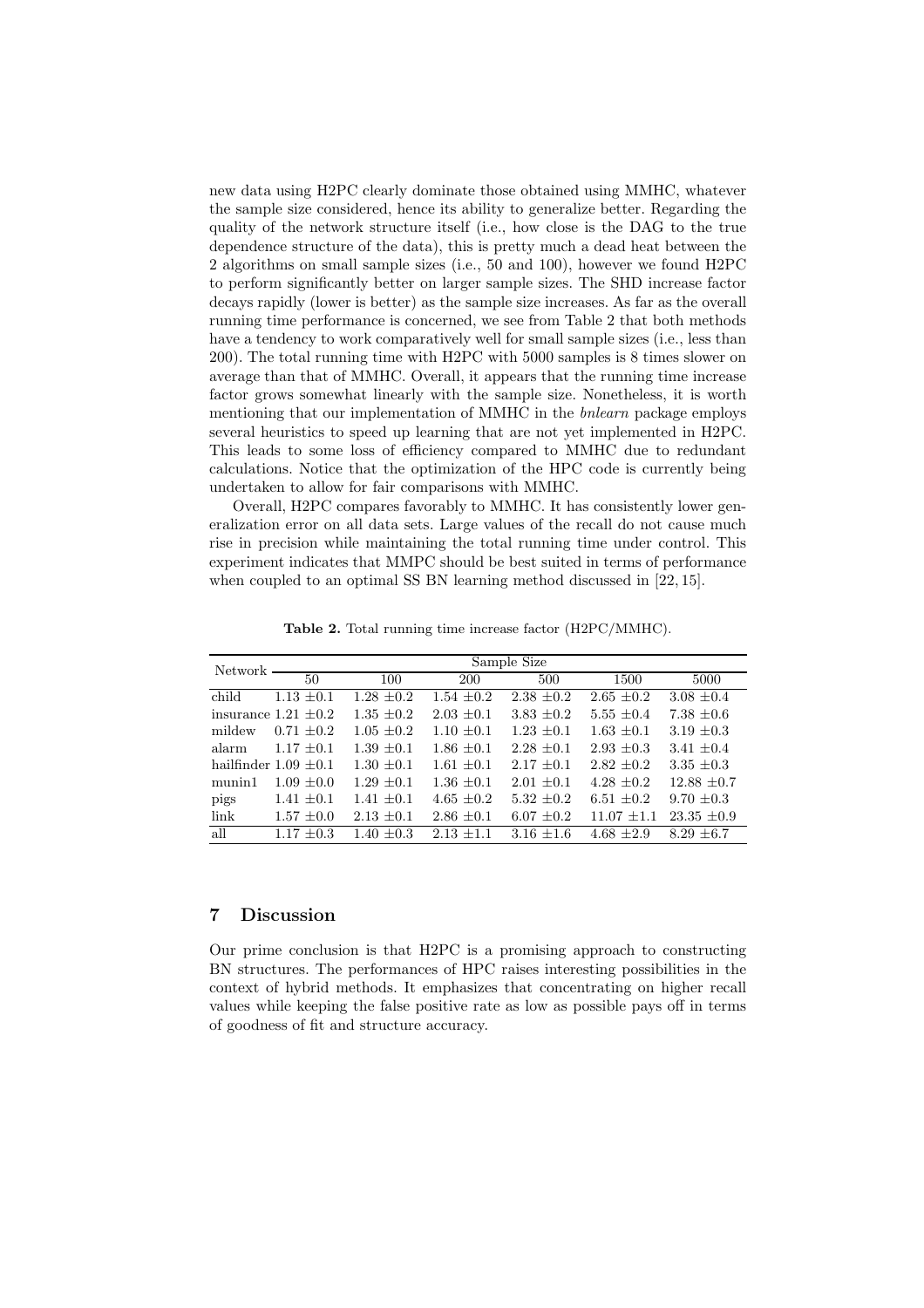The focus of our study was on the efficiency of the heuristics the learning algorithms are based on, i.e., the maximization algorithms used in score-based algorithms combined with the techniques for learning the dependence structure associated with each node in CB algorithms. The influence of the other components of the overall learning strategy, such as the conditional independence tests (and the associated type I error threshold) or the network scores (and the associated parameters, such as the equivalent sample size), was not investigated.

The conclusions of our studies should be applicable to the shrinkage test that is more robust to small sample sizes, and to the permutation mutual information test for large samples. Tsamardinos et al. [33] recently showed that the use of exact tests based on (semi-parametric) permutation procedures lead to more robust structural learning, while being only 10-20 times slower than the asymptotic tests for small sample sizes. Similarly, Scutari [28] investigated the behavior of permutation conditional independence tests and tests based the permutation Pearson's  $\chi^2$  test, the permutation mutual information test, and the shrinkage test based on the estimator for the mutual information. Based on a single BN benchmark, they showed that permutation tests result in better network structures than the corresponding parametric tests in terms of goodness of fit. However, the output graphs are often not as close to the true network structure as the ones learned with the corresponding parametric tests. Shrinkage tests, on the other hand, outperform both parametric and permutation tests in the quality of the network structure itself, which is closer to the true dependence structure but do not fit the data as well as the networks learned with the corresponding maximum likelihood tests. So, there is no clear picture as to which test should be employed on a given data set. This is still an open question.

As noted by [22], it is possible to reduce the complexity of an optimal search of an exponential factor by using a structural constraint such as a super-structure on condition that this super-structure is sound (i.e., includes the true graph as a subgraph). Under this assumption, the accuracy of the resulting graph may greatly improve according. Consequently, more attention should be paid to learning sound superstructures rather than true skeleton from data as both speed and accuracy should be expected with more sophisticated SS search strategies than the greedy HC used in our study. Although sound super-structures are easier to learn for high values of type I error, such values produce denser structures with many extra edges, thereby resulting in high computational overheads. Therefore, relaxing the type I error of the tests is not a solution. [15] show that a small change in the type I error in MMPC yields a dramatical increase of the computational burden involved in their hybrid procedure, with almost no gain in accuracy. The key is to keep the false positive rate small while controlling the false missing rate.

Finally, it is worth mentioning that neither MMPC nor HPC were optimized in this work to learn global superstructures as both MMPC and HPC are run independently on each node without keeping track of the dependencies found previously. This leads to some loss of efficiency due to redundant calculations. The reason is that they were initially designed to infer a local network around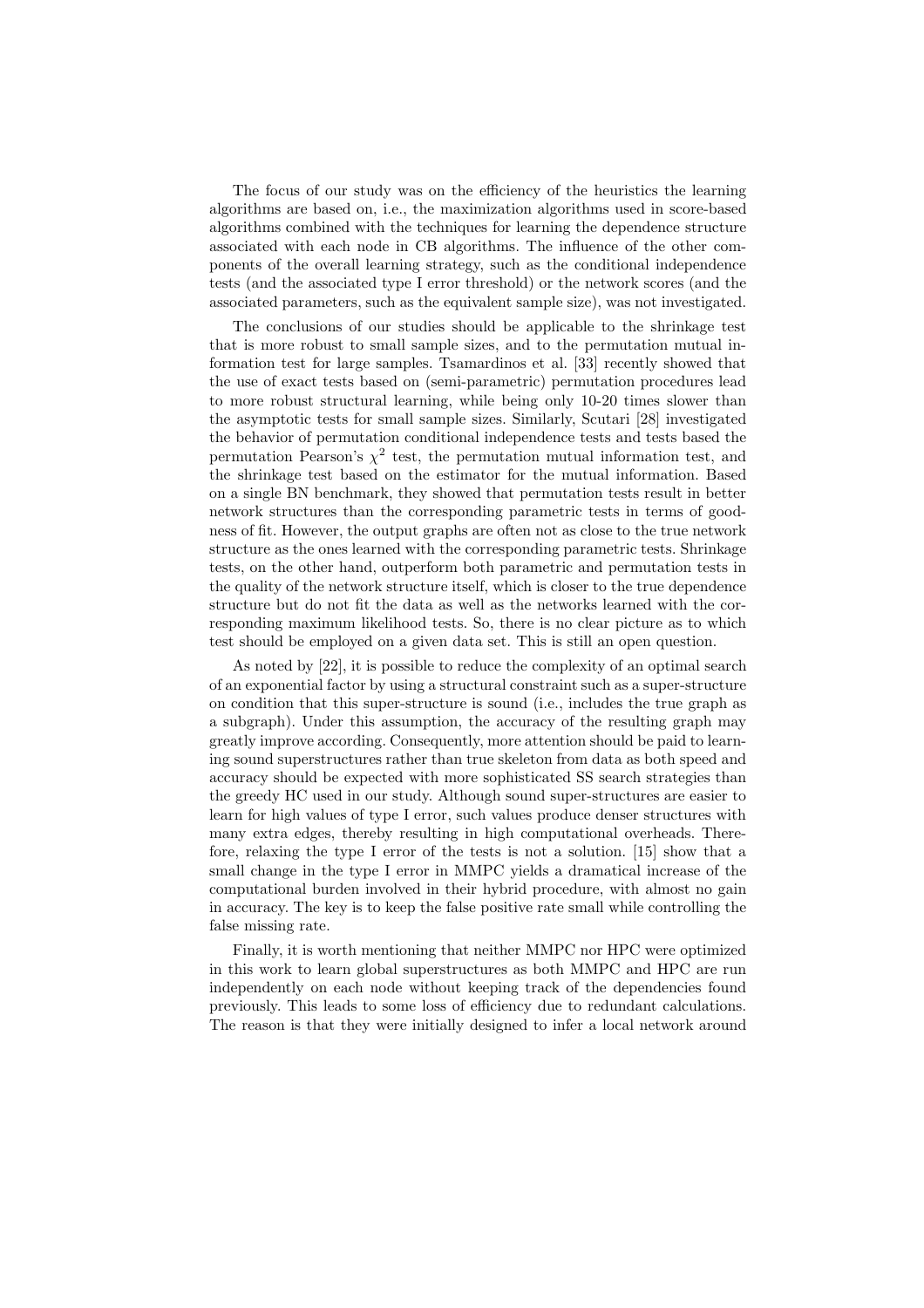a target node. An optimized version of HPC for super-structure discovery was developed in [36]. The optimizations were done in order to get a global method and to lower the computational cost of HPC, while maintaining its performance. These optimizations include the use of a cache to store the (in)dependencies and the use of a global structure. This optimizations reduce the computational cost of HPC by 30% on average according to the authors.

#### 8 Conclusion

We discussed a hybrid algorithm for BN structure learning called Hybrid HPC (H2PC). Our extensive experiments show that H2PC outperforms MMHC in terms of goodness of fit to training data and new data as well, hence its ability to generalize better, with little overhead in terms of of running time over MMHC. The optimization of the HPC code is currently being undertaken. Regarding the quality of the network structure itself (i.e., how close is the DAG to the true dependence structure of the data), we found H2PC to outperform MMHC by a significant margin. More importantly, our experimental results show a clear benefit in terms of edge recall without sacrificing the number of extra edges, which is crucial for the soundness of the super-structure used during the second stage of hybrid methods like the ones proposed in [22, 15]. Though not discussed here, a topic of considerable interest would be to ascertain which independence test is most suited to the data at hand. This needs further substantiation through more experiments and analysis.

#### Acknowledgments

The authors thank Marco Scutari for sharing his bnlearn package in R. The experiments reported here were performed on computers funded by a French Institute for Complex Systems (IXXI) grant.

### References

- 1. A. Agresti. *Categorical Data Analysis*. Wiley, 2nd edition, 2002.
- 2. C. F. Aliferis, A. R. Statnikov, I. Tsamardinos, S. Mani, and X. D. Koutsoukos. Local causal and markov blanket induction for causal discovery and feature selection for classification part i: Algorithms and empirical evaluation. *Journal of Machine Learning Research*, 11:171–234, 2010.
- 3. A. P. Armen and I. Tsamardinos. A unified approach to estimation and control of the false discovery rate in bayesian network skeleton identification. In *European Symposium on Artificial Neural Networks, ESANN'11*, 2011.
- 4. A. Aussem, S. Rodrigues de Morais, and M. Corbex. Analysis of nasopharyngeal carcinoma risk factors with bayesian networks. *Artificial Intelligence in Medicine*, 54(1), 2012.
- 5. A. Aussem, A. Tchernof, S. Rodrigues de Morais, and S. Rome. Analysis of lifestyle and metabolic predictors of visceral obesity with bayesian networks. *BMC Bioinformatics*, 11:487, 2010.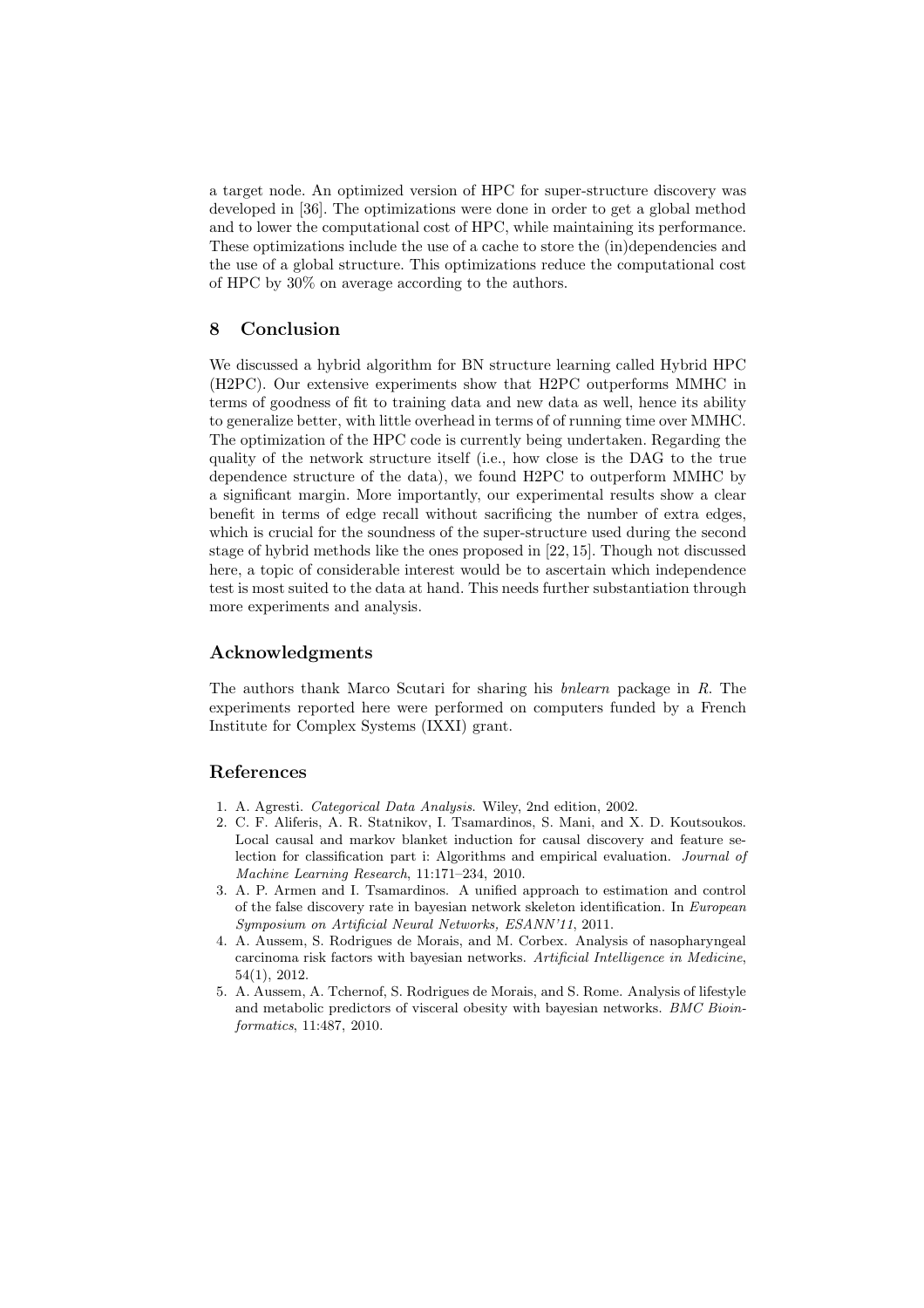- 6. L. E. Brown and I. Tsamardinos. A strategy for making predictions under manipulation. *JMLR: Workshop and Conference Proceedings*, 3:35–52, 2008.
- 7. W. Buntine. Theory refinement on Bayesian networks. In Bruce D'Ambrosio, Philippe Smets, and Piero Bonissone, editors, *Proceedings of the 7th Conference on Uncertainty in Artificial Intelligence*, pages 52–60, San Mateo, CA, USA, July 1991. Morgan Kaufmann Publishers.
- 8. Gavin Cawley. Causal and non-causal feature selection for ridge regression. *JMLR: Workshop and Conference Proceedings*, 3, 2008.
- 9. Jie Cheng, Russell Greiner, Jonathan Kelly, David A. Bell, and Weiru Liu. Learning Bayesian networks from data: An information-theory based approach. *Artif. Intell.*, 137(1-2):43–90, 2002.
- 10. David Maxwell Chickering. Optimal structure identification with greedy search. *Journal of Machine Learning Research*, 3:507–554, 2002.
- 11. Byron Ellis and Wing Hung Wong. Learning causal bayesian network structures from experimental data. *Journal of the American Statistical Association*, 103:778– 789, 2008.
- 12. N.L Friedman, I. Nachman, and D. Pe'er. Learning bayesian network structure from massive datasets: the "sparse candidate" algorithm. In Kathryn B. Laskey and Henri Prade, editors, *Proceedings of the 15th Conference on Uncertainty in Artificial Intelligence*, pages 21–30. Morgan Kaufmann Publishers, 1999.
- 13. D Heckerman, D Geiger, and D.M Chickering. Learning bayesian networks: The combination of knowledge and statistical data. *Machine Learning*, 20(3):197–243, 1995.
- 14. M. Koivisto and K. Sood. Exact bayesian structure discovery in bayesian networks. *Journal of Machine Learning Research*, 5:549–573, 2004.
- 15. K. Kojima, E. Perrier, S. Imoto, and S. Miyano. Optimal search on clustered structural constraint for learning bayesian network structure. *Journal of Machine Learning Research*, 11:285–310, 2010.
- 16. D. Koller and N. Friedman. *Probabilistic Graphical Models: Principles and Techniques*. MIT Press, 2009.
- 17. Andrew Moore and Weng-Keen Wong. Optimal reinsertion: A new search operator for accelerated and more accurate Bayesian network structure learning. In T. Fawcett and N. Mishra, editors, *Proceedings of the 20th International Conference on Machine Learning (ICML '03)*, August 2003.
- 18. J.M. Peña, R. Nilsson, J. Björkegren, and J. Tegnér. Towards scalable and data efficient learning of Markov boundaries. *International Journal of Approximate Reasoning*, 45(2):211–232, 2007.
- 19. J. Pearl. *Probabilistic Reasoning in Intelligent Systems: Networks of Plausible Inference.* Morgan Kaufmann, San Francisco, CA, USA, 1988.
- 20. J. Peña. Learning gaussian graphical models of gene networks with false discovery rate control. In *Proceedings of 6th European Conference on Evolutionary Computation, Machine Learning and Data Mining in Bioinformatics*, pages 165–176, 2008.
- 21. J. Pe˜na. Finding consensus bayesian network structures. *Journal of Artificial Intelligence Research*, 42:661–687, 2012.
- 22. E. Perrier, S. Imoto, and S. Miyano. Finding optimal bayesian network given a super-structure. *Journal of Machine Learning Research*, 9:2251–2286, 2008.
- 23. S. Rodrigues de Morais and A. Aussem. An efficient learning algorithm for local bayesian network structure discovery. In *European Conference on Machine Learning and Principles and Practice of Knowledge Discovery in Databases, ECML-PKDD'10*, pages 164–169, 2010.